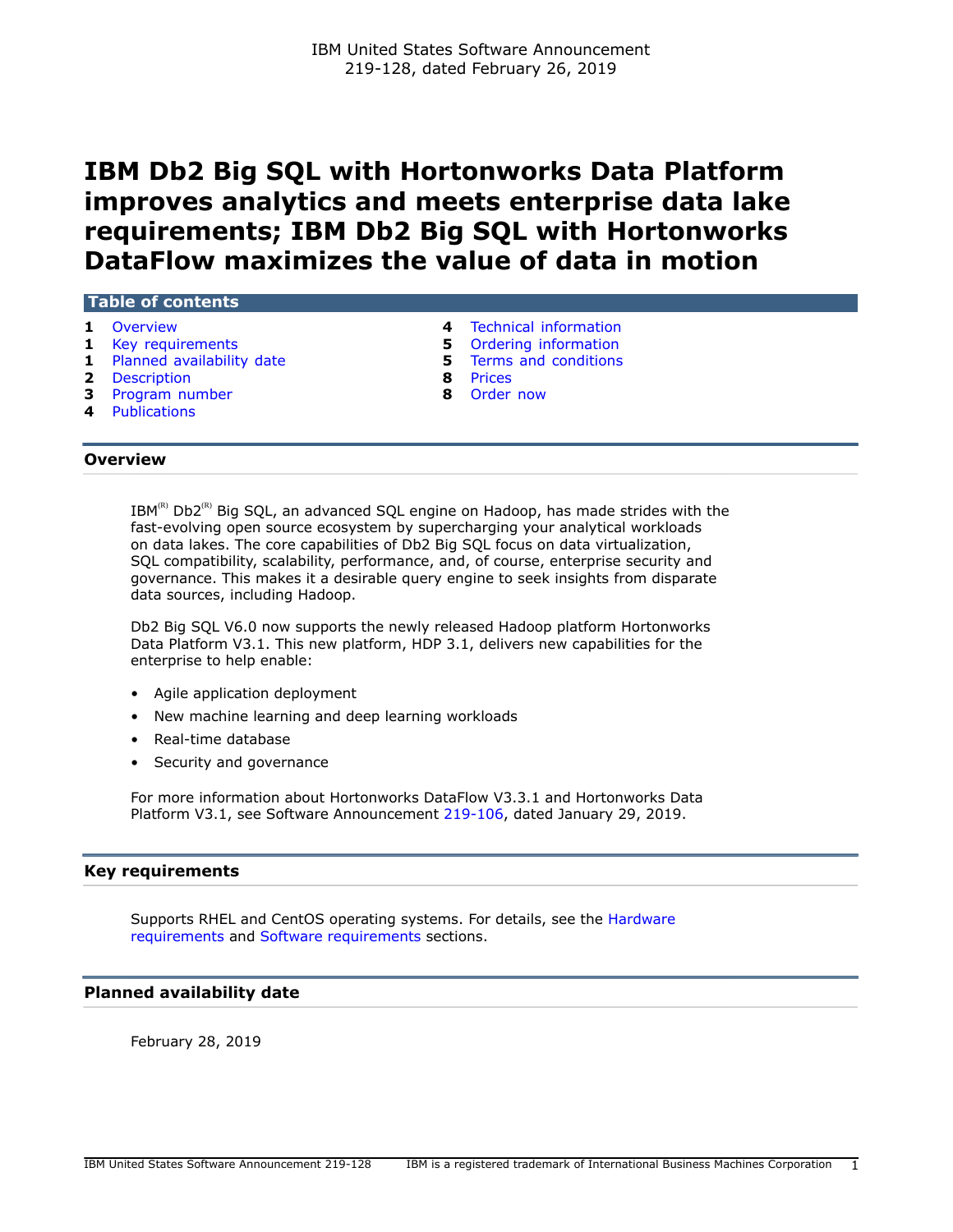# <span id="page-1-0"></span>**Description**

#### **Enterprise readiness**

Db2 Big SQL V6.0.0 provides enterprise readiness, enhanced performance, and ease of use capabilities. Big SQL offers:

- Integration with HDP V3.1
	- Provides tight integration with various components in HDP V3.1, especially integration with Hive 3.0 APIs and metadata for smooth interoperability between Hive and Db2 Big SQL tables
	- Integrates with YARN 3.0 (which has now absorbed the Apache Slider project for long-running processes) to manage resources centrally while sharing the node with many services
	- Integrates with other components in the platform such as HBase, Sqoop, Atlas, Ranger, and so on
- A new Zookeeper-based solution for automatic failover for HA

Being highly available is critical for any enterprise, especially being able to automatically fail over from a primary to a secondary system. When an outage occurs, recovery needs to be seamless with no disruption or manual intervention. Db2 Big SQL introduces a new solution that is based on Zookeeper technology to be synonymous with other Hadoop components.

• The ability to create and manage tag-based policies by using Apache Atlas and Apache Ranger for Db2 Big SQL tables

With the integration of Atlas and Ranger, users can now define and manage resource-based policies by using tags. Once a resource is tagged, the authorization for the tag is automatically enforced, eliminating the need to create or update the policies for the resource. This expands the capabilities of centralized security to not only access-based policies, but resource-based based policies as well.

• The ability to create and manage access policies in Apache Ranger for federated sources

Apache Ranger policies for Db2 Big SQL were once only able to provide access control for Hadoop objects. But now, you can also set Ranger policies for federated sources, which makes Apache Ranger a centralized access policy manager for Hadoop.

# **Performance**

Every enterprise looks for high performance for its workloads and applications. Db2 Big SQL brings the advanced SQL engine to Hadoop. It enables best query execution, even when the query is very complex or tool generated, without hitting any Out-Of-Memory errors. Highlights include:

• Better reader performance on sorted tables

When scanning ORC and Parquet tables, Db2 Big SQL readers can apply query predicates to skip reading portions of files. When tables are sorted on columns that are predicates in queries, table scan times can be significantly reduced. Testing shows a 4-6x speedup in top 10 TPC-DS queries.

• Join Range Filter Predicate (JRFP) turned ON by default

JRFP has been available since version 4.2 but had limitations. In this release, this capability is enhanced to generate JRFP pushdowns for as many joins as possible. This capability is turned on by default and the SQL optimizer will push down when appropriate. Significant performance improvement was observed, especially for Star Schema queries as it skips reading large portions of fact table rows, thereby reducing the overall query processing times. Performance testing shows a 3-6x speedup for top 10 most improved TCP-DS queries.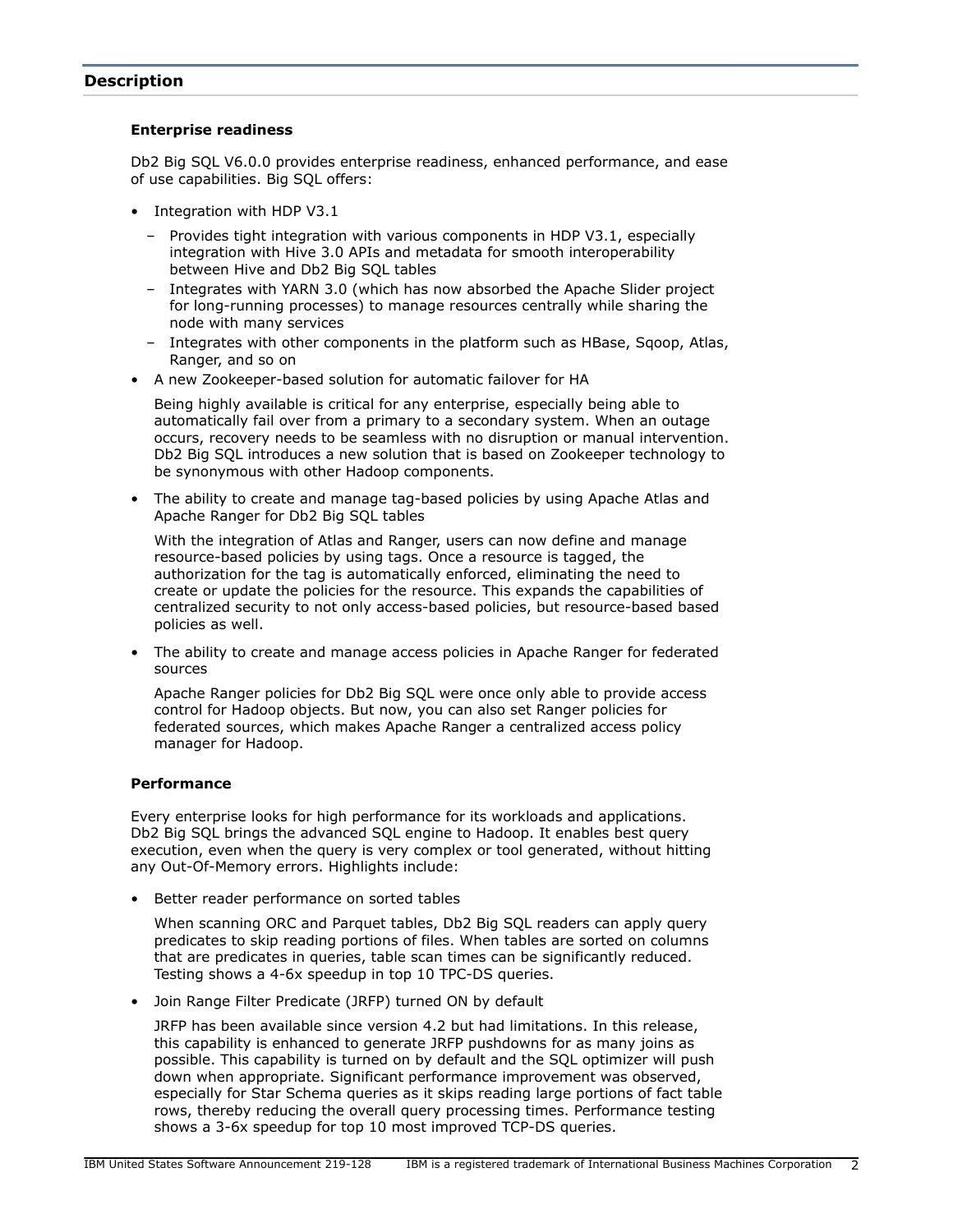• Enhanced cache management in Scheduler

Scheduler takes care of coordinating the jobs among the various nodes that have Db2 Big SQL installed. With enhanced cache management introduced, the scheduler provides improved performance in coordinating the jobs.

• Enhanced query pushdown in LOAD

Query pushdown is one of the core capabilities of Db2 Big SQL where the execution is broken down to smaller units and distributed efficiently for faster and distributed processing. In this release, the ability to allow "sort by" in LOAD enables pushdown to improve performance.

#### **Ease of use**

Ease of use provides efficient, effective, engaging, error-tolerant, and easy-to-learn capabilities in the product. One capability focused on in this release is simplification of YARN configuration for Db2 Big SQL. Highlights include:

- YARN is widely used to centrally manage resources for various services that run in a Hadoop cluster. But it is always challenging to have the right configuration. Enhancements made to have better control over YARN include:
	- Notify users through Ambari UI when disk failures are detected for all nodes, head and worker nodes
	- Prevent YARN from starting that node which will block any queries to be sent to that node, when there is a damaged DB or disk
- HBase is no longer mandatory when installing Db2 Big SQL.
- Db2 Big SQL can be installed on heterogeneous clusters, that is, a cluster with mixed hardware and OS versions.
- Db2 Big SQL can now support huge tables. The maximum number of columns is increased to 2048, which enables offloading from Teradata and reusing the same schema definitions.
- An all-new look and feel of product documentation can help you find the details that you are looking for or find solutions to the problems you want to solve. Developer-written Best Practices are also now part of the documentation for some quick tips and tricks.
- Enhanced compatibility with Hive 3.0 supports Decimal (31,0) schema evolution and synchronization between Hive metadata and Db2 Big SQL.
- A new GUI tool, Unified Console (previously DSM), allows historical monitoring of queries and workloads, along with real-time monitoring of how the cluster is performing and where the bottlenecks are.

#### **Accessibility by people with disabilities**

A US Section 508 Accessibility Compliance Report containing details on accessibility compliance can be found on the [Product accessibility information](https://able.ibm.com/request/) website.

# **Reference information**

For additional information about IBM Db2 Big SQL, see Software Announcement [217-503](http://www.ibm.com/common/ssi/cgi-bin/ssialias?infotype=an&subtype=ca&appname=gpateam&supplier=897&letternum=ENUS217-503), dated October 24, 2017.

#### <span id="page-2-0"></span>**Program number**

| Program number | VRM   | Program name                                        |
|----------------|-------|-----------------------------------------------------|
| 5737-E74       | 6.0.0 | IBM Db2 Big SQL                                     |
| 5737-F94       | 6.0.0 | IBM Db2 Big SQL with<br><b>Hortonworks DataFlow</b> |

5737-E74 includes IBM Db2 Big SQL with Hortonworks Data Platform.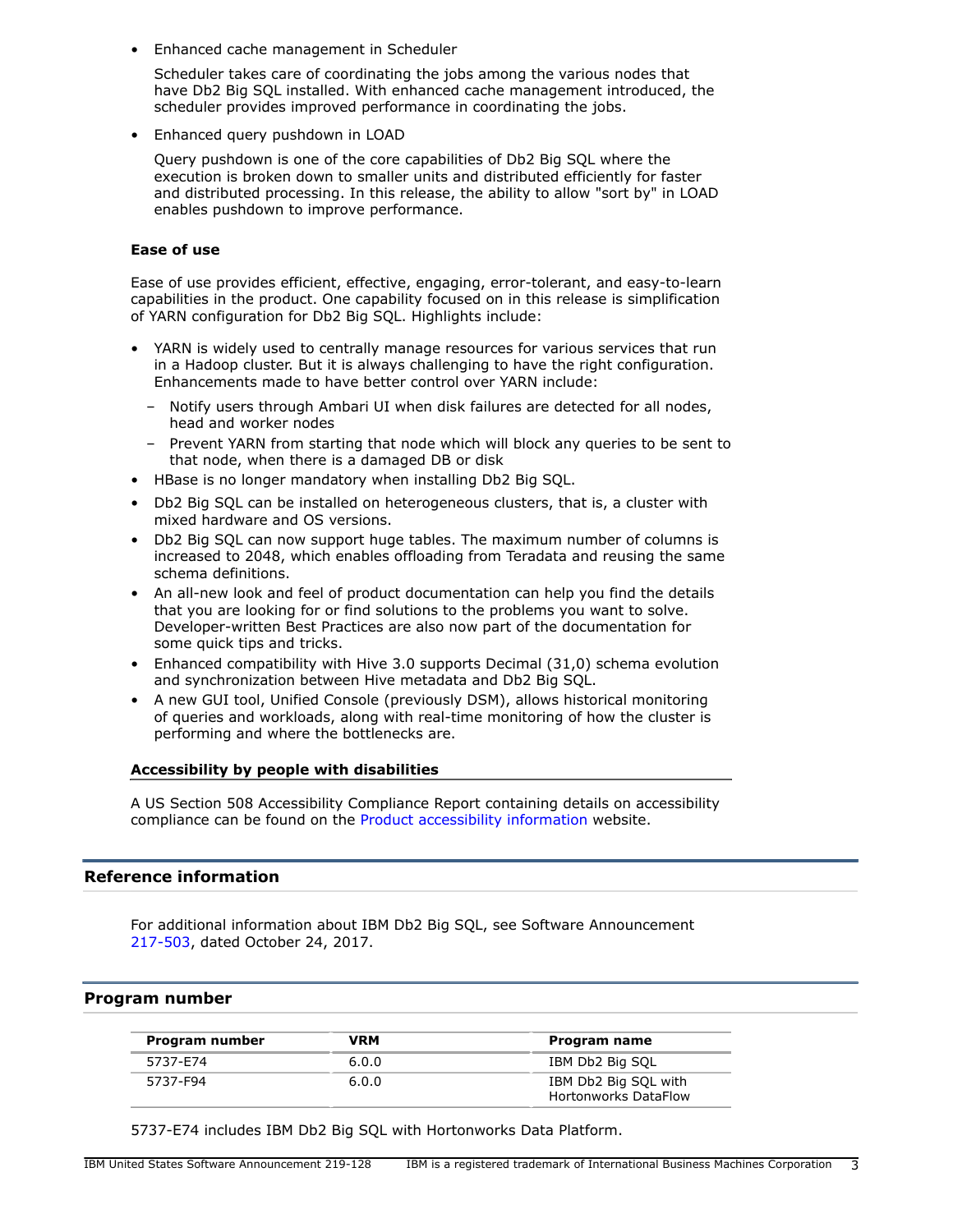# **Offering Information**

Product information is available on the [IBM Offering Information](http://www.ibm.com/common/ssi) website.

More information is also available on the [Passport Advantage](http://www.ibm.com/software/passportadvantage)<sup>(R)</sup> and Passport [Advantage Express](http://www.ibm.com/software/passportadvantage) $(R)$  website.

# <span id="page-3-1"></span>**Publications**

None.

# **Services**

#### **Software Services**

IBM Software Services has the breadth, depth, and reach to manage your services needs. You can leverage the deep technical skills of our lab-based, software services team and the business consulting, project management, and infrastructure expertise of our IBM Global Services team. Also, we extend our IBM Software Services reach through IBM Business Partners to provide an extensive portfolio of capabilities. Together, we provide the global reach, intellectual capital, industry insight, and technology leadership to support a wide range of critical business needs.

To learn more about IBM Software Services, contact your Lab Services Sales or Delivery Leader.

# <span id="page-3-0"></span>**Technical information**

#### **Specified operating environment**

#### <span id="page-3-2"></span>*Hardware requirements*

- Minimum of 3 SKUs with each SKU of 4 nodes each (for example, 12 nodes, in cluster installation)
- Processor:  $x86$  or IBM POWER<sup>(R)</sup> 64-bit systems
- Memory: Minimum 24 GB of memory
- Disk space: Minimum 80 GB of disk storage
	- Minimum 32 GB of disk storage on the management node
	- Minimum 20 GB of disk storage on other nodes

## <span id="page-3-3"></span>*Software requirements*

Operating systems:

Intel $T^M$  x86-64:

- RHEL 7.2, 7.3, 7.4, 7.5, and 7.6
- CentOS 7.2, 7.3, 7.4, 7.5, and 7.6

Processors:

- POWER8: RHEL 7.2, 7.3, and 7.4
- POWER9 (ALT): RHEL 7.6

For more information, see [System requirements for IBM Big SQL.](https://www-01.ibm.com/support/docview.wss?uid=swg27027565)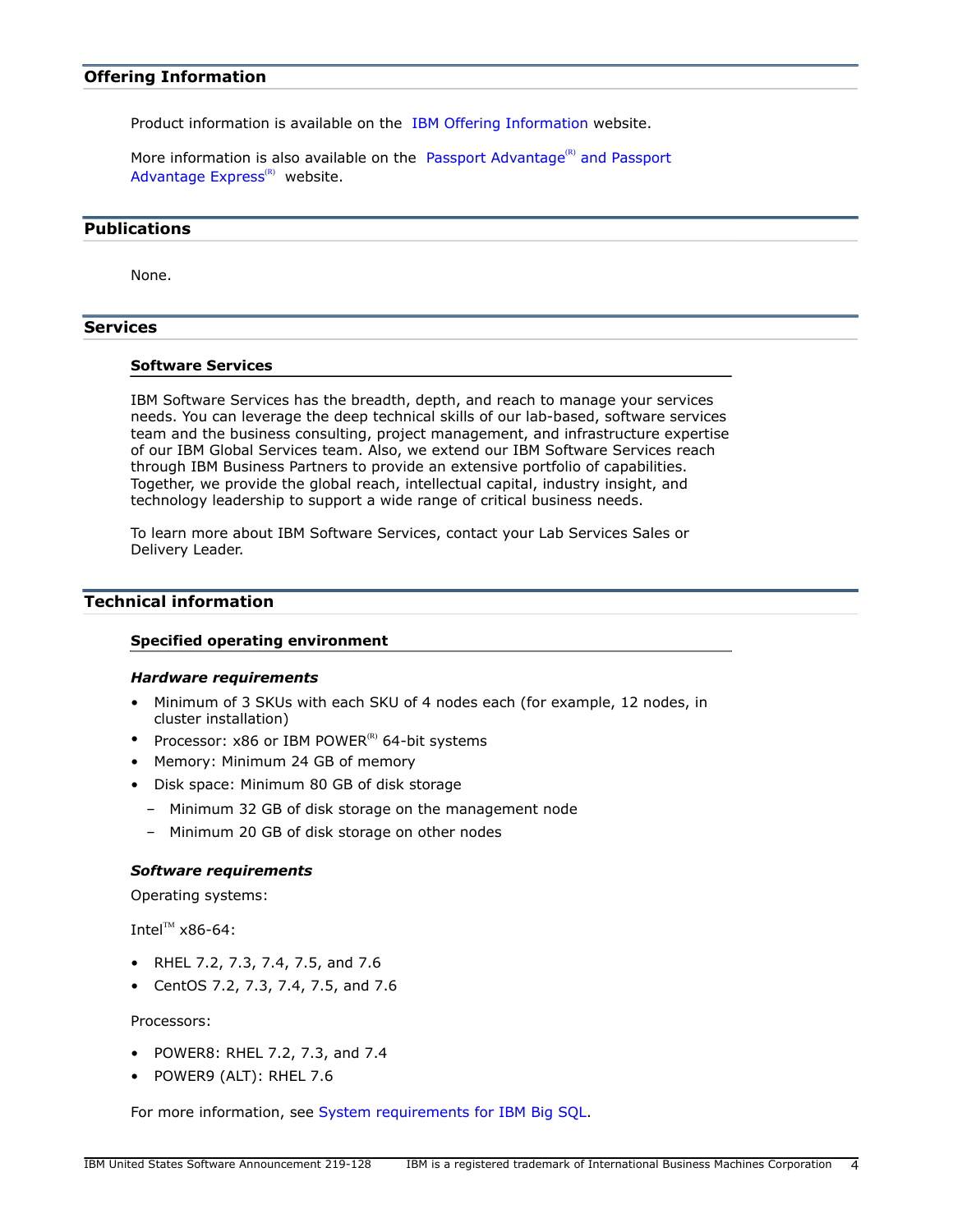## *Packaging*

This offering is delivered through the internet as an electronic download. There is no physical media.

This program, when downloaded from a website, contains the applicable IBM license agreement and License Information, if appropriate, which will be presented for acceptance at the time of installation of the program. For future reference, the license and License Information will be stored in a directory such as LICENSE.TXT.

## <span id="page-4-0"></span>**Ordering information**

For ordering information, consult your IBM representative or authorized IBM Business Partner, or go to the [Passport Advantage](http://www.ibm.com/software/support/pa.html) website.

This product is available only through Passport Advantage. It is not available as shrinkwrap.

This product may only be sold directly by IBM or by authorized IBM Business Partners for Channel Value Rewards.

More information can be found on the [IBM Channel Value Rewards](http://www.ibm.com/partnerworld/page/svp_authorized_portfolio) website.

To locate IBM Business Partners for Channel Value Rewards in your geography for a specific Channel Value Rewards portfolio, go to the [Find a Business Partner](http://www.ibm.com/partnerworld/wps/bplocator/) page.

## **Passport Advantage**

No new parts.

## **Charge metric**

The charge metrics for this licensed product can be found in the following License Information document:

| document title  | <b>License Information</b><br>document number |
|-----------------|-----------------------------------------------|
| IBM Db2 Big SQL | L-MLOY-AZHSS7                                 |
|                 | <b>License Information</b>                    |

Select your language of choice and scroll down to the "Charge Metrics" section. Follow-on releases, if any, may have updated terms. See the [License Information](https://www.ibm.com/software/sla/sladb.nsf/search?OpenForm) [documents](https://www.ibm.com/software/sla/sladb.nsf/search?OpenForm) website for more information.

# <span id="page-4-1"></span>**Terms and conditions**

The information provided in this announcement letter is for reference and convenience purposes only. The terms and conditions that govern any transaction with IBM are contained in the applicable contract documents such as the IBM International Program License Agreement, IBM International Passport Advantage Agreement, and IBM Agreement for Acquisition of Software Maintenance.

This product is available only through Passport Advantage.

#### **Licensing**

IBM International Program License Agreement including the License Information document and Proof of Entitlement (PoE) govern your use of the program. PoEs are required for all authorized use. Part number products only, offered outside of Passport Advantage, where applicable, are license only and do not include Software Maintenance.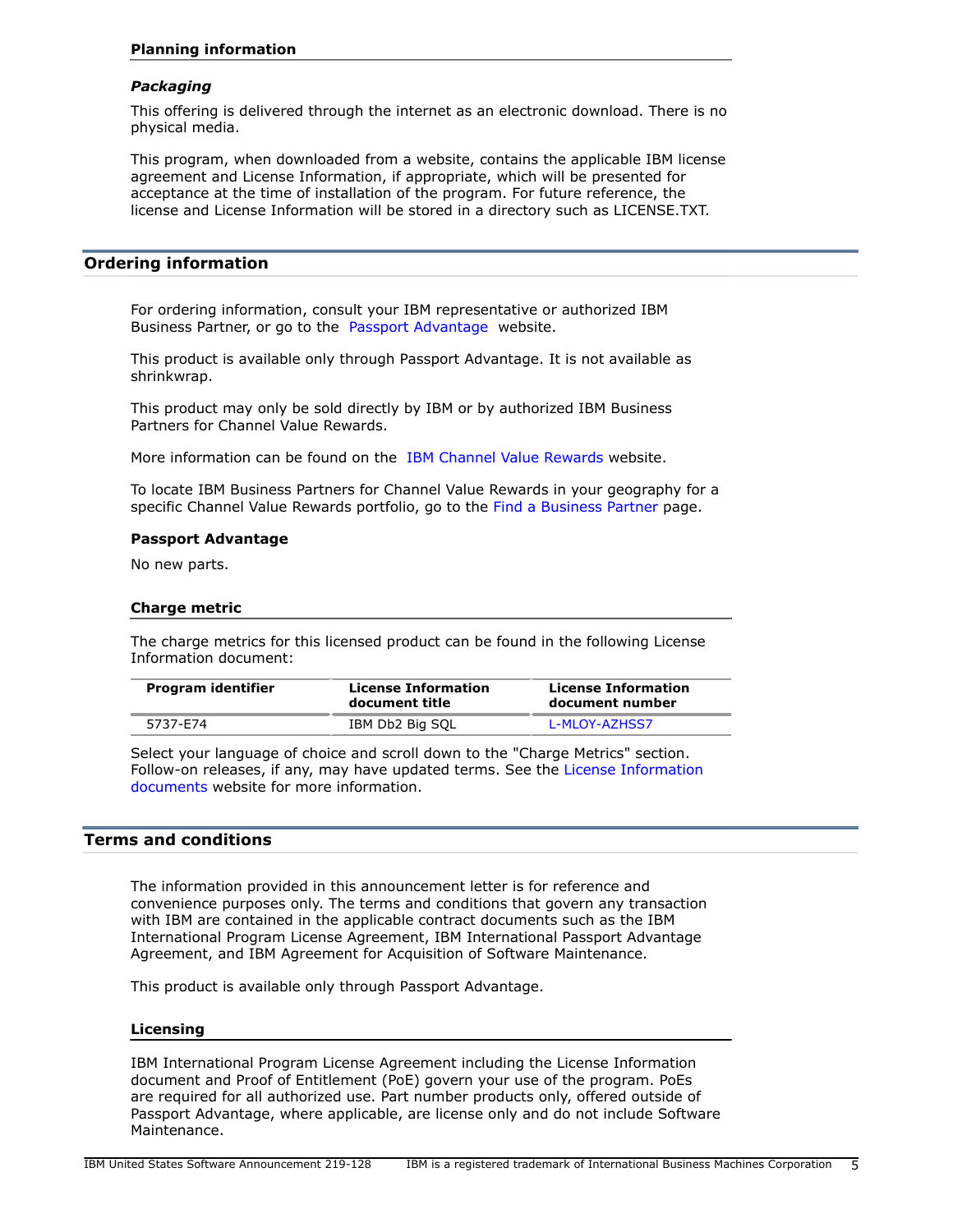This software license includes Software Subscription and Support (also referred to as Software Maintenance).

#### **Software Maintenance**

Licenses under the IBM International Program License Agreement (IPLA) provide for support with ongoing access to releases and versions of the program. IBM includes one year of Software Subscription and Support (also referred to as Software Maintenance) with the initial license acquisition of each program acquired. The initial period of Software Subscription and Support can be extended by the purchase of a renewal option, if available. Two charges apply: a one-time license charge for use of the program and an annual renewable charge for the enhanced support that includes telephone assistance (voice support for defects during normal business hours), as well as access to updates, releases, and versions of the program as long as support is in effect.

## **License Information number**

The following License Information document applies to the offering in this announcement:

| Program identifier | <b>License Information</b><br>document title | <b>License Information</b><br>document number |
|--------------------|----------------------------------------------|-----------------------------------------------|
| 5737-E74           | IBM Db2 Big SQL                              | L-MLOY-AZHSS7                                 |

Follow-on releases, if any, may have updated terms. See the [License Information](https://www.ibm.com/software/sla/sladb.nsf/search?OpenForm) [documents](https://www.ibm.com/software/sla/sladb.nsf/search?OpenForm) website for more information.

#### **Limited warranty applies**

Yes.

#### **Limited warranty**

IBM warrants that when the program is used in the specified operating environment, it will conform to its specifications. The warranty applies only to the unmodified portion of the program. IBM does not warrant uninterrupted or error-free operation of the program or that IBM will correct all program defects. You are responsible for the results obtained from the use of the program.

IBM provides you with access to IBM databases containing information on known program defects, defect corrections, restrictions, and bypasses at no additional charge. For further information, see the [IBM Software Support Handbook.](http://www.ibm.com/support/customercare/sas/f/handbook/home.html)

IBM will maintain this information for at least one year after the original licensee acquires the program (warranty period).

#### **Program technical support**

Technical support of a program product version or release will be available for a minimum of two years from the general availability date, as long as your Software Subscription and Support (also referred to as Software Maintenance) is in effect.

For more information on Elite support, see [IBM Elite Support Definition](https://developer.ibm.com/hadoop/2017/11/08/ibm-elite-support-definition/).

For software support lifecycle details, see the [Software Support Lifecycle.](https://developer.ibm.com/hadoop/2017/12/01/ibm-bigsql-software-support-lifecycle/)

This technical support allows you to obtain assistance (by telephone or electronic means) from IBM for product-specific, task-oriented questions regarding the installation and operation of the program product. Software Subscription and Support (Software Maintenance) also provides you with access to versions, releases, and updates (CD releases, Long Term Support Releases or fixes) of the program.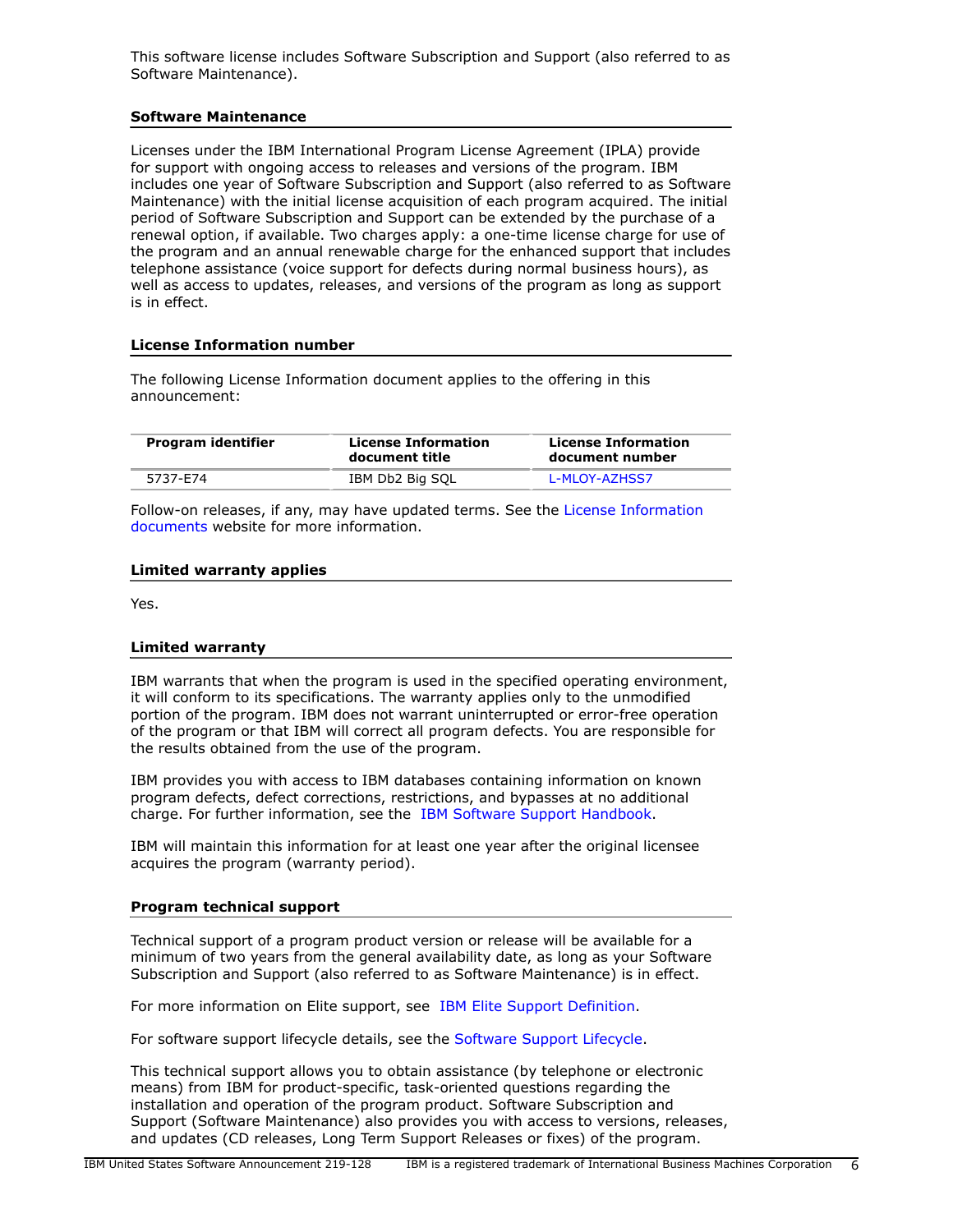You will be notified, through an announcement letter, of discontinuance of support with six months' notice. If you require additional technical support from IBM, including an extension of support beyond the discontinuance date, contact your IBM representative or IBM Business Partner. This extension may be available for a fee.

For additional information on the IBM Software Support Lifecycle Policy, see the [IBM](http://www.ibm.com/software/support/lifecycle/cd-policy.html) [Software Support Lifecycle Policy](http://www.ibm.com/software/support/lifecycle/cd-policy.html) website.

#### **Money-back guarantee**

If for any reason you are dissatisfied with the program and you are the original licensee, you may obtain a refund of the amount you paid for it, if within 30 days of your invoice date you return the program and its PoE to the party from whom you obtained it. If you downloaded the program, you may contact the party from whom you acquired it for instructions on how to obtain the refund.

For clarification, note that (1) for programs acquired under the IBM International Passport Advantage offering, this term applies only to your first acquisition of the program and (2) for programs acquired under any of IBM's On/Off Capacity on Demand (On/Off CoD) software offerings, this term does not apply since these offerings apply to programs already acquired and in use by you.

#### **Volume orders (IVO)**

No.

## **Passport Advantage applies**

Yes. Information is available on the [Passport Advantage and Passport Advantage](http://www.ibm.com/software/passportadvantage) [Express](http://www.ibm.com/software/passportadvantage) website.

## **Software Subscription and Support applies**

Yes. Software Subscription and Support, also referred to as Software Maintenance, is included with licenses purchased through Passport Advantage and Passport Advantage Express. Product upgrades and Technical Support are provided by the Software Subscription and Support offering as described in the Agreements. Product upgrades provide the latest versions and releases to entitled software, and Technical Support provides voice and electronic access to IBM support organizations, worldwide.

IBM includes one year of Software Subscription and Support with each program license acquired. The initial period of Software Subscription and Support can be extended by the purchase of a renewal option, if available.

While your Software Subscription and Support is in effect, IBM provides you assistance for your routine, short-duration installation and usage (how-to) questions, and code-related questions. IBM provides assistance by telephone and, if available, electronic access, only to your information systems (IS) technical support personnel during the normal business hours (published prime shift hours) of your IBM support center. (This assistance is not available to your users.) IBM provides Severity 1 assistance 24 hours a day, 7 days a week. For additional details, see the [IBM Software Support Handbook](http://www.ibm.com/support/customercare/sas/f/handbook/home.html). Software Subscription and Support does not include assistance for the design and development of applications, your use of programs in other than their specified operating environment, or failures caused by products for which IBM is not responsible under the applicable agreements.

Unless specified otherwise in a written agreement with you, IBM does not provide support for third-party products that were not provided by IBM. Ensure that when contacting IBM for covered support, you follow problem determination and other instructions that IBM provides, including in the [IBM Software Support Handbook](http://www.ibm.com/support/customercare/sas/f/handbook/home.html).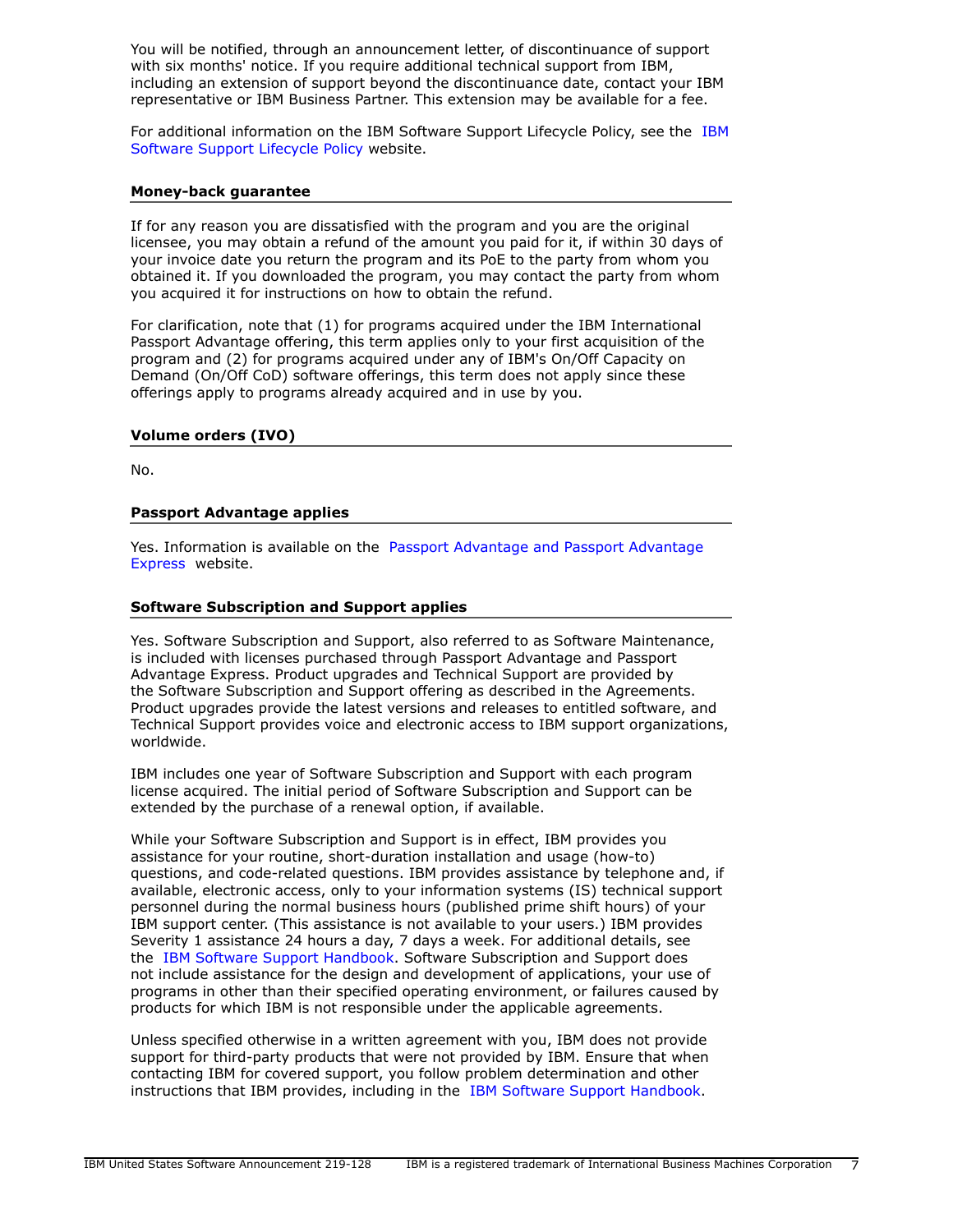For additional information about the International Passport Advantage Agreement and the IBM International Passport Advantage Express Agreement, go to the [Passport Advantage and Passport Advantage Express](http://www.ibm.com/software/passportadvantage) website.

For more information on Elite support, see [IBM Elite Support Definition](https://developer.ibm.com/hadoop/2017/11/08/ibm-elite-support-definition/).

For software support lifecycle details, see the [Software Support Lifecycle.](https://developer.ibm.com/hadoop/2017/12/01/ibm-bigsql-software-support-lifecycle/)

#### **Variable charges apply**

No.

#### **Educational allowance available**

Not applicable.

#### **Statement of good security practices**

IT system security involves protecting systems and information through intrusion prevention, detection, and response to improper access from within and outside your enterprise. Improper access can result in information being altered, destroyed, or misappropriated or can result in misuse of your systems to attack others. Without a comprehensive approach to security, no IT system or product should be considered completely secure and no single product or security measure can be completely effective in preventing improper access. IBM systems and products are designed to be part of a regulatory compliant, comprehensive security approach, which will necessarily involve additional operational procedures, and may require other systems, products, or services to be most effective.

**Important:** IBM does not warrant that any systems, products, or services are immune from, or will make your enterprise immune from, the malicious or illegal conduct of any party.

## <span id="page-7-0"></span>**Prices**

#### **Business Partner information**

If you are an IBM Business Partner acquiring products from IBM, you may link to Passport Advantage Online for resellers where you can obtain Business Partner pricing information. An IBMid and password are required to access the [IBM Passport](https://www.ibm.com/software/howtobuy/passportadvantage/paoreseller) [Advantage](https://www.ibm.com/software/howtobuy/passportadvantage/paoreseller) website.

#### **Passport Advantage**

For Passport Advantage information and charges, contact your IBM representative or authorized IBM Business Partner for Channel Value Rewards. Additional information is also available on the [Passport Advantage and Passport Advantage Express](http://www.ibm.com/software/passportadvantage)  website.

## <span id="page-7-1"></span>**Order now**

To order, contact the IBM Digital Sales Center, your local IBM representative, or your IBM Business Partner. To identify your local IBM representative or IBM Business Partner, call 800-IBM-4YOU (426-4968). For more information, contact the IBM Digital Sales Center.

Phone: 800-IBM-CALL (426-2255)

Fax: 800-2IBM-FAX (242-6329)